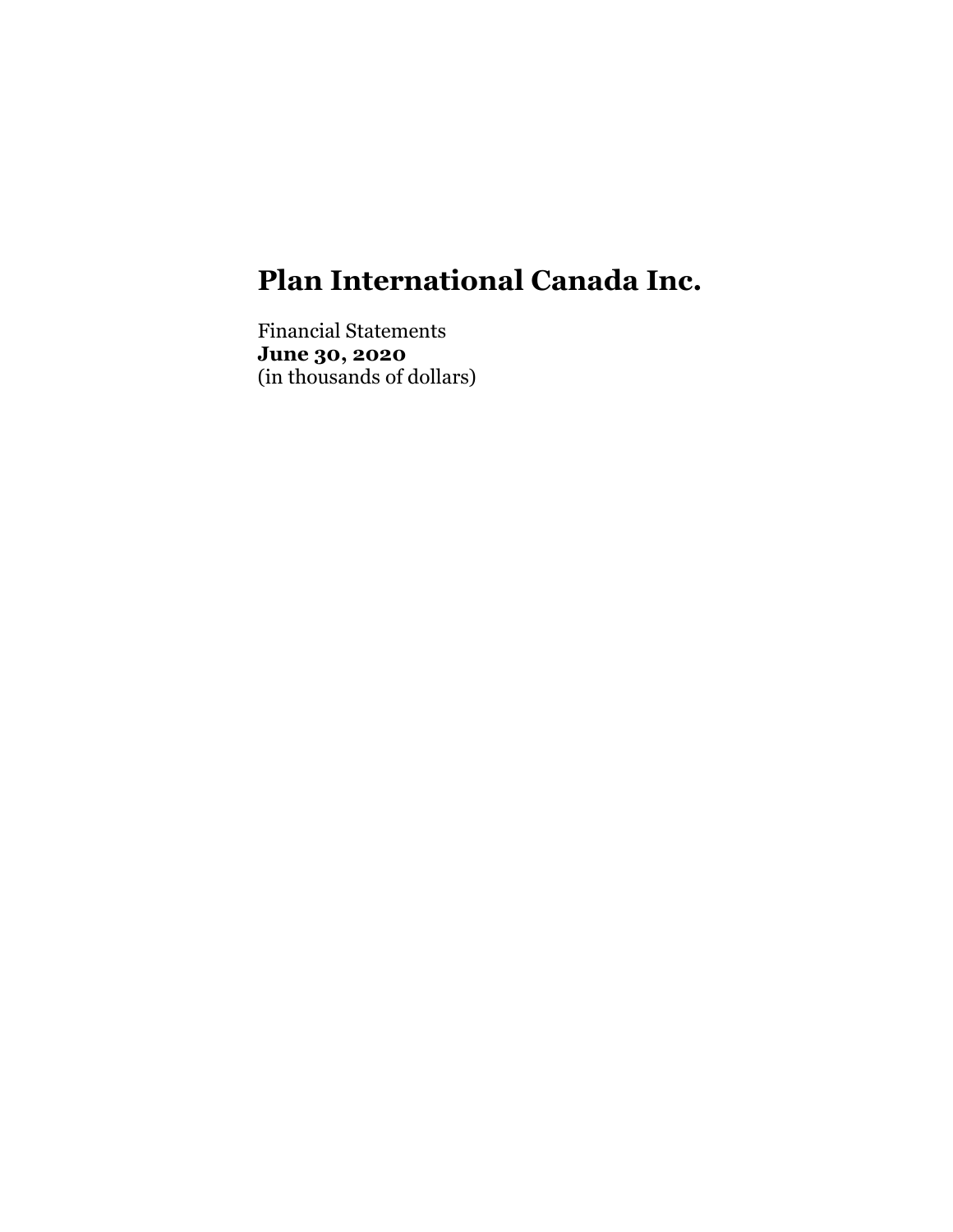

# Independent auditor's report

To the Directors of Plan International Canada Inc.

#### Our opinion

In our opinion, the accompanying financial statements present fairly, in all material respects, the financial position of Plan International Canada Inc. (the Organization) as at June 30, 2020 and the results of its operations and its cash flows for the year then ended in accordance with Canadian accounting standards for not-for-profit organizations.

#### What we have audited

The Organization's financial statements comprise:

- the statement of financial position as at June 30, 2020;
- the statement of operations for the year then ended;
- the statement of changes in net assets for the year then ended;
- the statement of cash flows for the year then ended; and
- the notes to the financial statements, which include a summary of significant accounting policies.

#### **Basis for opinion**

We conducted our audit in accordance with Canadian generally accepted auditing standards. Our responsibilities under those standards are further described in the Auditor's responsibilities for the audit of the financial statements section of our report.

We believe that the audit evidence we have obtained is sufficient and appropriate to provide a basis for our opinion.

#### **Independence**

We are independent of the Organization in accordance with the ethical requirements that are relevant to our audit of the financial statements in Canada. We have fulfilled our other ethical responsibilities in accordance with these requirements.

#### Responsibilities of management and those charged with governance for the financial *statements*

Management is responsible for the preparation and fair presentation of the financial statements in accordance with Canadian accounting standards for not-for-profit organizations, and for such internal control as management determines is necessary to enable the preparation of financial statements that are free from material misstatement, whether due to fraud or error.

PricewaterhouseCoopers LLP 200 Apple Mill Road, Vaughan, Ontario, Canada L4K oJ8 T: +1 905 326 6800, F: +1 905 326 5339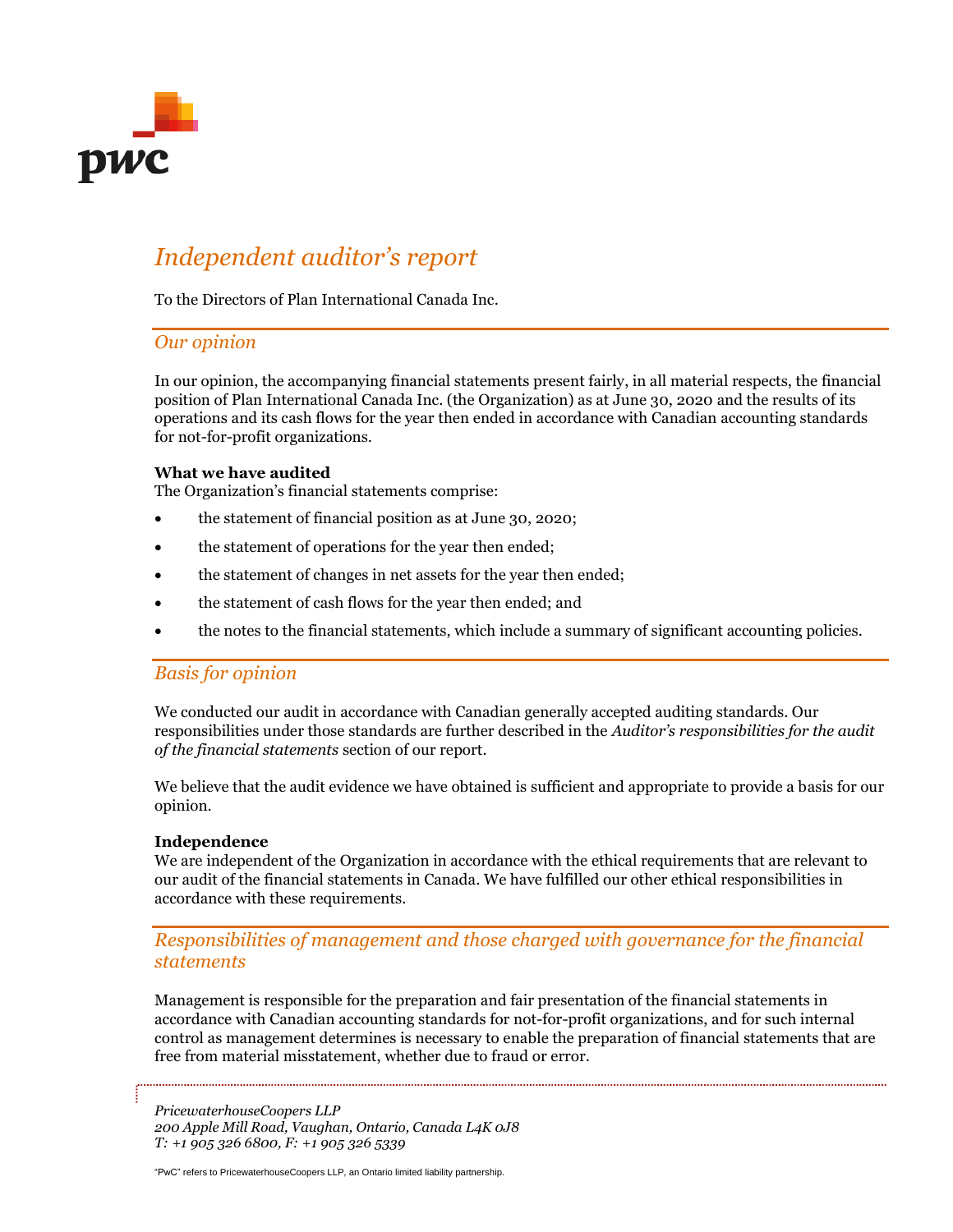

In preparing the financial statements, management is responsible for assessing the Organization's ability to continue as a going concern, disclosing, as applicable, matters related to going concern and using the going concern basis of accounting unless management either intends to liquidate the Organization or to cease operations, or has no realistic alternative but to do so.

Those charged with governance are responsible for overseeing the Organization's financial reporting process.

#### Auditor's responsibilities for the audit of the financial statements

Our objectives are to obtain reasonable assurance about whether the financial statements as a whole are free from material misstatement, whether due to fraud or error, and to issue an auditor's report that includes our opinion. Reasonable assurance is a high level of assurance, but is not a guarantee that an audit conducted in accordance with Canadian generally accepted auditing standards will always detect a material misstatement when it exists. Misstatements can arise from fraud or error and are considered material if, individually or in the aggregate, they could reasonably be expected to influence the economic decisions of users taken on the basis of these financial statements.

As part of an audit in accordance with Canadian generally accepted auditing standards, we exercise professional judgment and maintain professional skepticism throughout the audit. We also:

- 'Identify and assess the risks of material misstatement of the financial statements, whether due to fraud or error, design and perform audit procedures responsive to those risks, and obtain audit evidence that is sufficient and appropriate to provide a basis for our opinion. The risk of not detecting a material misstatement resulting from fraud is higher than for one resulting from error, as fraud may involve collusion, forgery, intentional omissions, misrepresentations, or the override of internal control.
- 'Obtain an understanding of internal control relevant to the audit in order to design audit procedures that are appropriate in the circumstances, but not for the purpose of expressing an opinion on the effectiveness of the Organization's internal control.
- 'Evaluate the appropriateness of accounting policies used and the reasonableness of accounting estimates and related disclosures made by management.
- 'Conclude on the appropriateness of management's use of the going concern basis of accounting and, based on the audit evidence obtained, whether a material uncertainty exists related to events or conditions that may cast significant doubt on the Organization's ability to continue as a going concern. If we conclude that a material uncertainty exists, we are required to draw attention in our auditor's report to the related disclosures in the financial statements or, if such disclosures are inadequate, to modify our opinion. Our conclusions are based on the audit evidence obtained up to the date of our auditor's report. However, future events or conditions may cause the Organization to cease to continue as a going concern.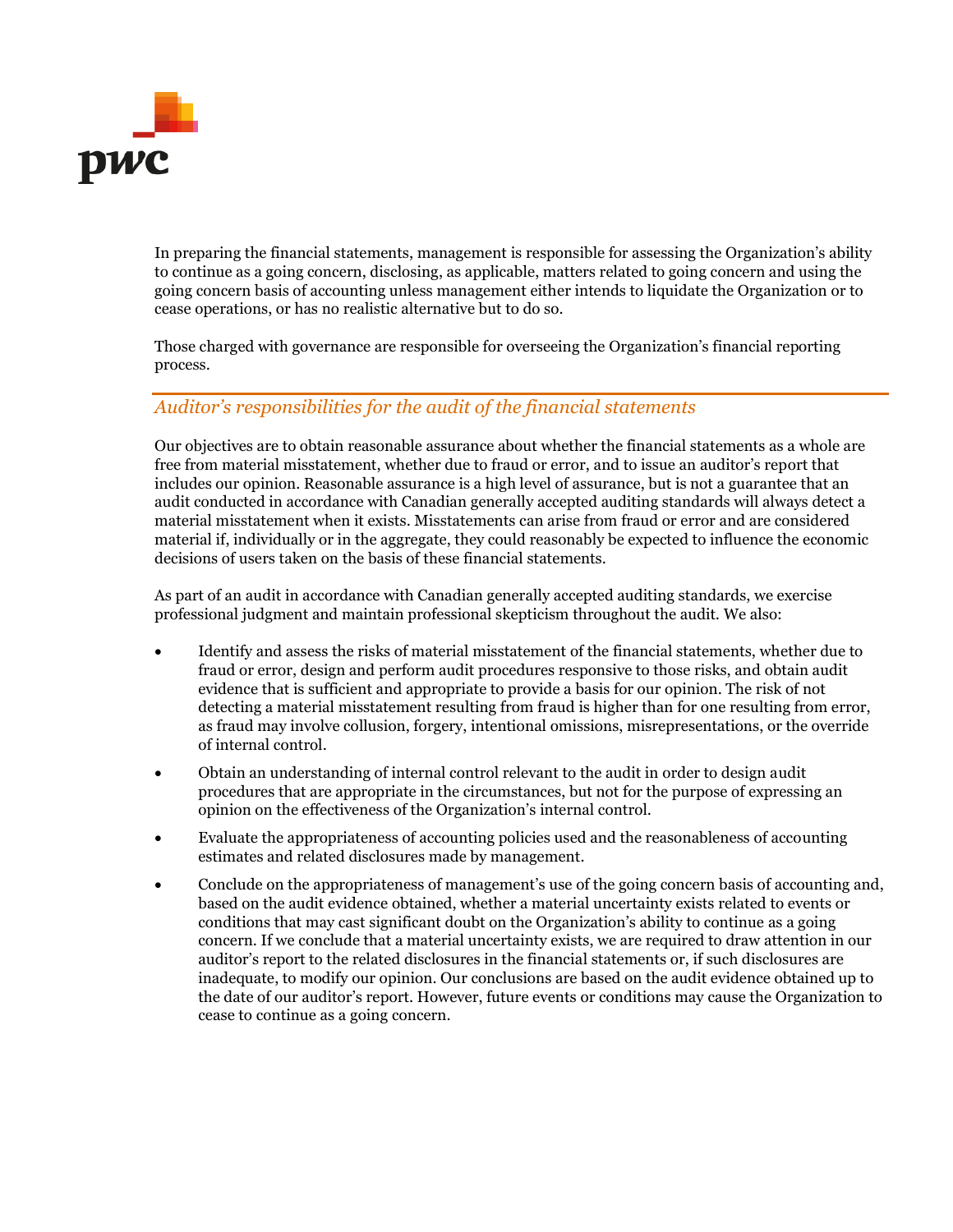

 $\bullet$ Evaluate the overall presentation, structure and content of the financial statements, including the disclosures, and whether the financial statements represent the underlying transactions and events in a manner that achieves fair presentation.

We communicate with those charged with governance regarding, among other matters, the planned scope and timing of the audit and significant audit findings, including any significant deficiencies in internal control that we identify during our audit.

Pricewaterhouse Coopers LLP

Chartered Professional Accountants, Licensed Public Accountants

Vaughan, Ontario December 8, 2020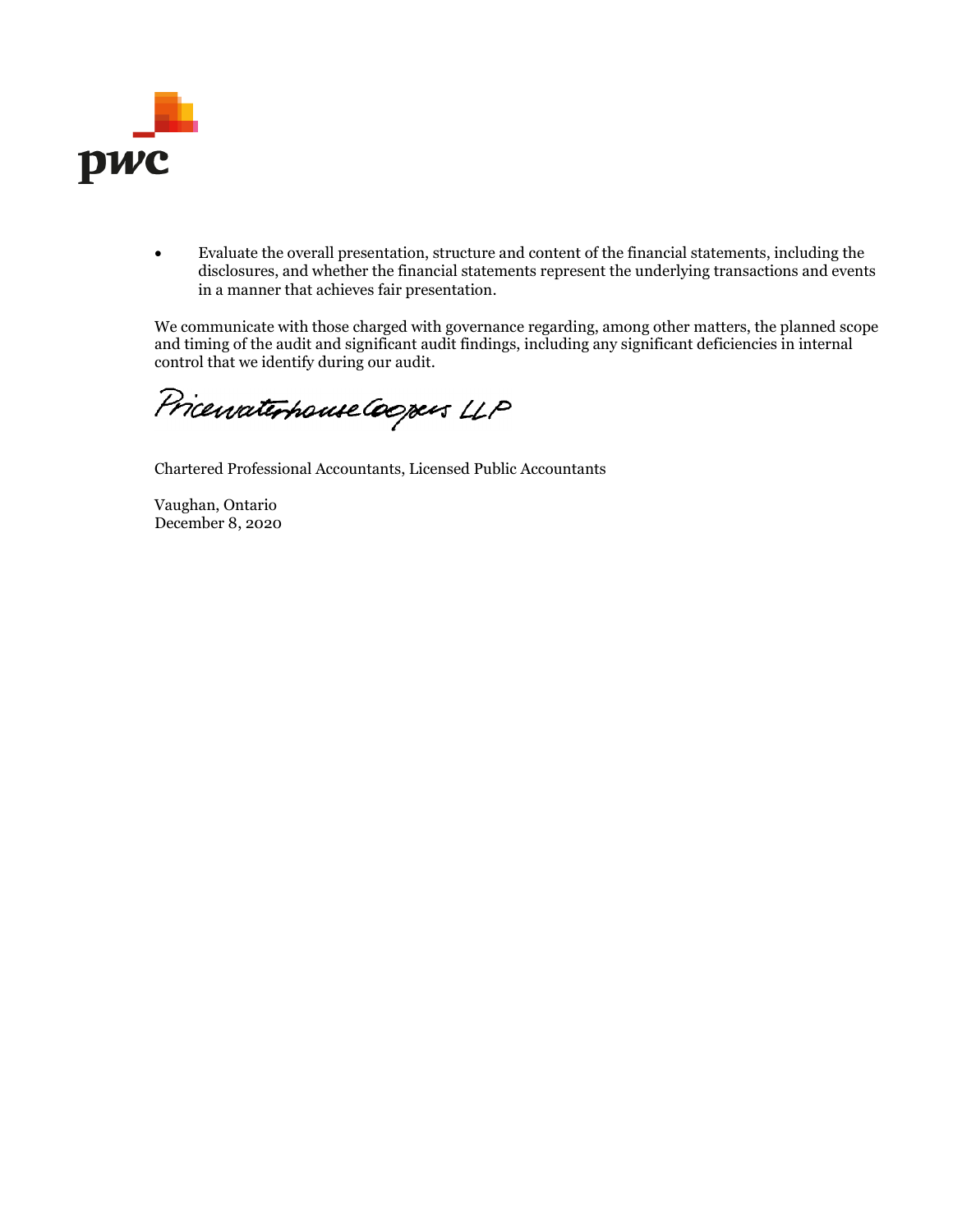**Statement of Financial Position** 

### As at June 30, 2020

(in thousands of dollars)

|                                                                                                                                                                                                                                                                     | 2020                                               | 2019                                              |
|---------------------------------------------------------------------------------------------------------------------------------------------------------------------------------------------------------------------------------------------------------------------|----------------------------------------------------|---------------------------------------------------|
| <b>Assets</b>                                                                                                                                                                                                                                                       |                                                    |                                                   |
| <b>Current assets</b><br>Cash and cash equivalents<br>Short-term investments (note 3)<br>Receivables and prepayments<br><b>GIK inventory</b>                                                                                                                        | 67,400<br>819<br>14,219<br>301                     | 51,623<br>912<br>5,914<br>138                     |
|                                                                                                                                                                                                                                                                     | 82,739                                             | 58,587                                            |
| Long-term investments (note 3)                                                                                                                                                                                                                                      | 9,635                                              | 8,969                                             |
| <b>Capital assets (note 4)</b>                                                                                                                                                                                                                                      | 3,834                                              | 4,311                                             |
| Intangible assets                                                                                                                                                                                                                                                   | 1,023                                              | 1,318                                             |
|                                                                                                                                                                                                                                                                     | 97,231                                             | 73,185                                            |
| <b>Liabilities</b>                                                                                                                                                                                                                                                  |                                                    |                                                   |
| <b>Current liabilities</b><br>Advance payments by donors<br>Undisbursed designated contributions (note 5)<br>Undisbursed grants (note 6)<br>Accounts payable and accrued liabilities<br>Payable to Plan International, Inc. (note 10)<br>Deferred lease inducements | 3,102<br>7,672<br>39,044<br>7,575<br>16,827<br>242 | 3,368<br>7,672<br>33,455<br>7,325<br>4,319<br>242 |
|                                                                                                                                                                                                                                                                     | 74,462                                             | 56,381                                            |
| <b>Deferred lease inducements</b>                                                                                                                                                                                                                                   | 1,562                                              | 1,804                                             |
|                                                                                                                                                                                                                                                                     | 76,024                                             | 58,185                                            |
| <b>Net Assets</b>                                                                                                                                                                                                                                                   |                                                    |                                                   |
| <b>Restricted for endowment purposes</b>                                                                                                                                                                                                                            | 3,587                                              | 3,021                                             |
| Invested in capital and intangible assets                                                                                                                                                                                                                           | 3,053                                              | 3,583                                             |
| <b>Unrestricted</b>                                                                                                                                                                                                                                                 | 14,567                                             | 8,396                                             |
|                                                                                                                                                                                                                                                                     | 21,207                                             | 15,000                                            |
|                                                                                                                                                                                                                                                                     | 97,231                                             | 73,185                                            |
| <b>Commitments (note 14)</b>                                                                                                                                                                                                                                        |                                                    |                                                   |

**Approved by the Board of Directors** 

Anderson Director  $\curvearrowright$ 

Director

DellanMMpproven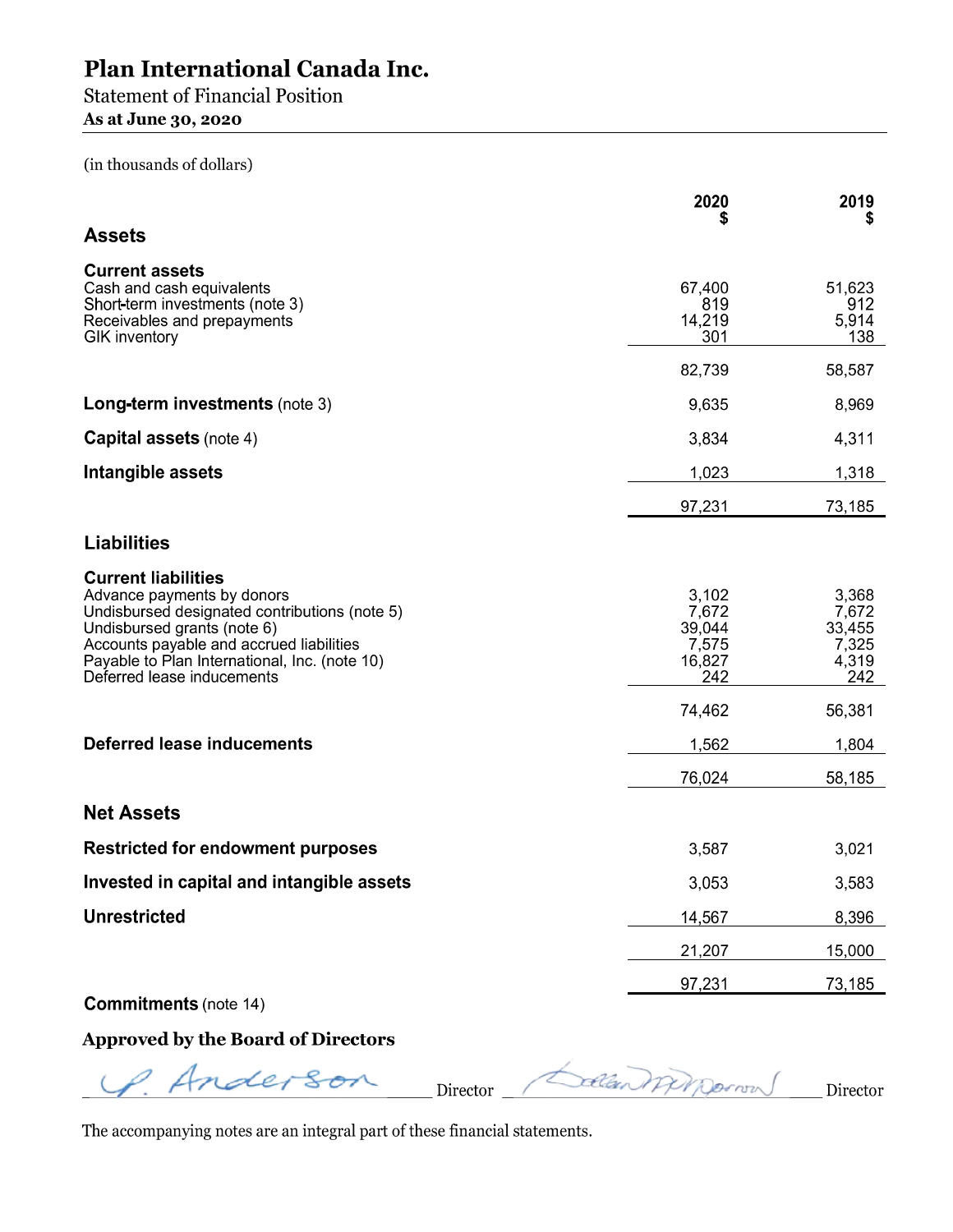### Statement of Operations

For the year ended June 30, 2020

(in thousands of dollars)

|                                                                                  | 2020<br>S         | 2019<br>S         |
|----------------------------------------------------------------------------------|-------------------|-------------------|
| <b>Public support and revenue</b>                                                |                   |                   |
| Child sponsorship income                                                         | 70.345            | 72,838            |
| Contributions, gifts and bequests<br>Government and other grants (notes 6 and 8) | 32,645<br>110,037 | 33,336<br>110,774 |
| Gifts-in-kind (notes 6, 9 and 10)                                                | 25,499            | 22,881            |
| Investment and other income                                                      | 2,034             | 1,456             |
| Total public support and revenue                                                 | 240,560           | 241,285           |
| <b>Expenditures</b>                                                              |                   |                   |
| Program services (notes 10 and 13)                                               | 185,051           | 192,071           |
| Fundraising (note 13)                                                            | 33,421            | 28,047            |
| Operating costs (notes 10 and 13)                                                | 16,442            | 20,971            |
| <b>Total expenditures</b>                                                        | 234,914           | 241,089           |
| Excess of public support and revenue over expenditures for                       |                   |                   |
| the year before the undernoted                                                   | 5,646             | 196               |
| Change in fair value of investments                                              | (5)               | (146)             |
| Excess of public support and revenue over expenditures for                       |                   |                   |
| the year                                                                         | 5,641             | 50                |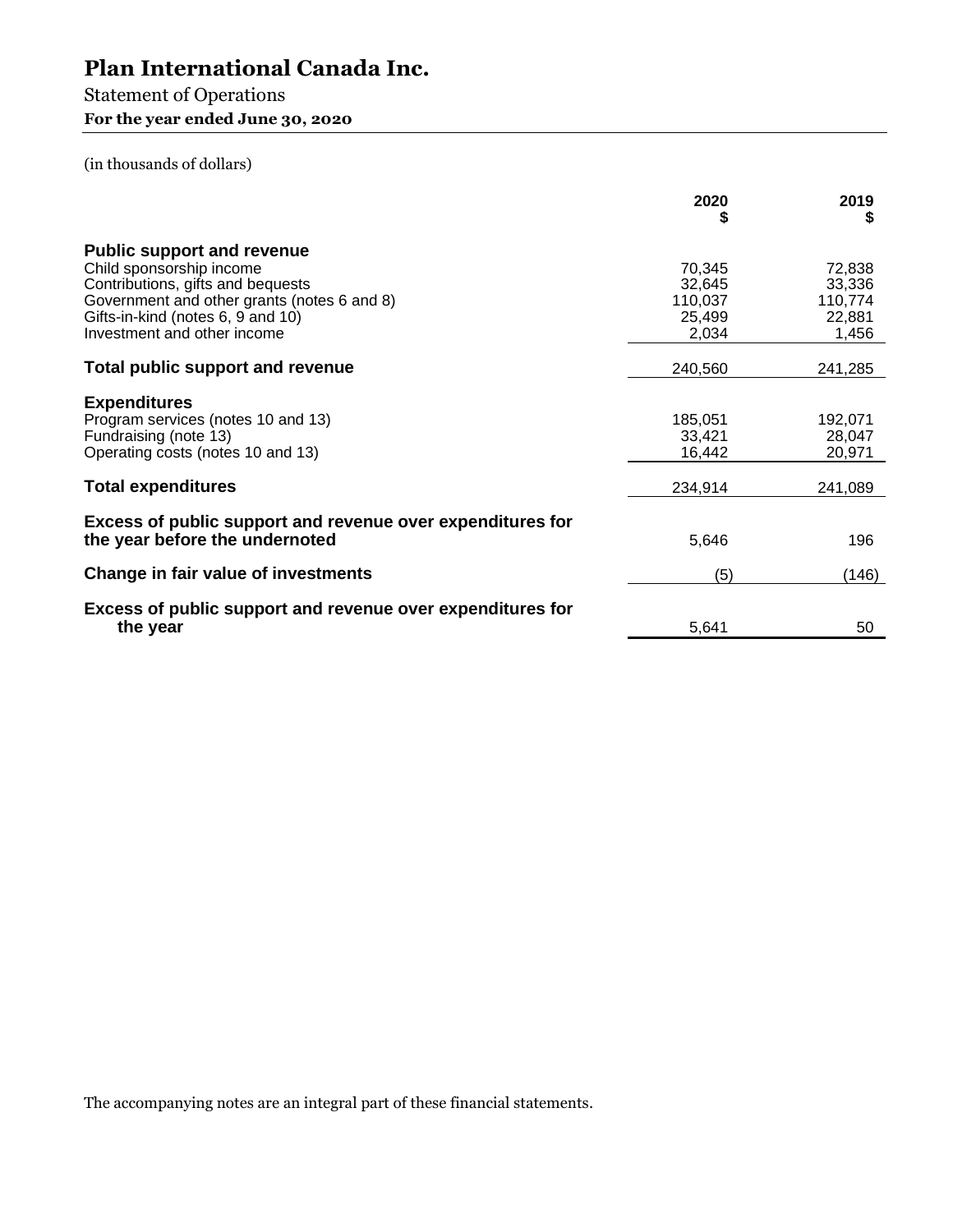Statement of Changes in Net Assets

For the year ended June 30, 2020

### (in thousands of dollars)

|                                                                                                                                                                                                                                                                                                                             |                                                        |                                                                    |                                                | 2020         | 2019     |
|-----------------------------------------------------------------------------------------------------------------------------------------------------------------------------------------------------------------------------------------------------------------------------------------------------------------------------|--------------------------------------------------------|--------------------------------------------------------------------|------------------------------------------------|--------------|----------|
|                                                                                                                                                                                                                                                                                                                             | <b>Restricted</b><br>for<br>endowment<br>purposes<br>S | <b>Invested</b><br>in capital<br>and<br>intangible<br>assets<br>\$ | <b>Unrestricted</b><br>S                       | Total        | Total    |
| <b>Balance – Beginning of year</b>                                                                                                                                                                                                                                                                                          | 3,021                                                  | 3,583                                                              | 8,396                                          | 15,000       | 14,905   |
| Excess of public support and revenue<br>over expenditures for the year<br>Endowment fund contributions<br>Amortization of capital assets<br>Amortization of intangible assets<br>Amortization of deferred lease<br>inducements invested in capital<br>assets<br>Purchase of capital assets<br>Purchase of intangible assets | 566                                                    | (994)<br>(725)<br>242<br>517<br>430                                | 5,641<br>994<br>725<br>(242)<br>(517)<br>(430) | 5,641<br>566 | 50<br>45 |
| <b>Balance – End of year</b>                                                                                                                                                                                                                                                                                                | 3,587                                                  | 3,053                                                              | 14,567                                         | 21,207       | 15,000   |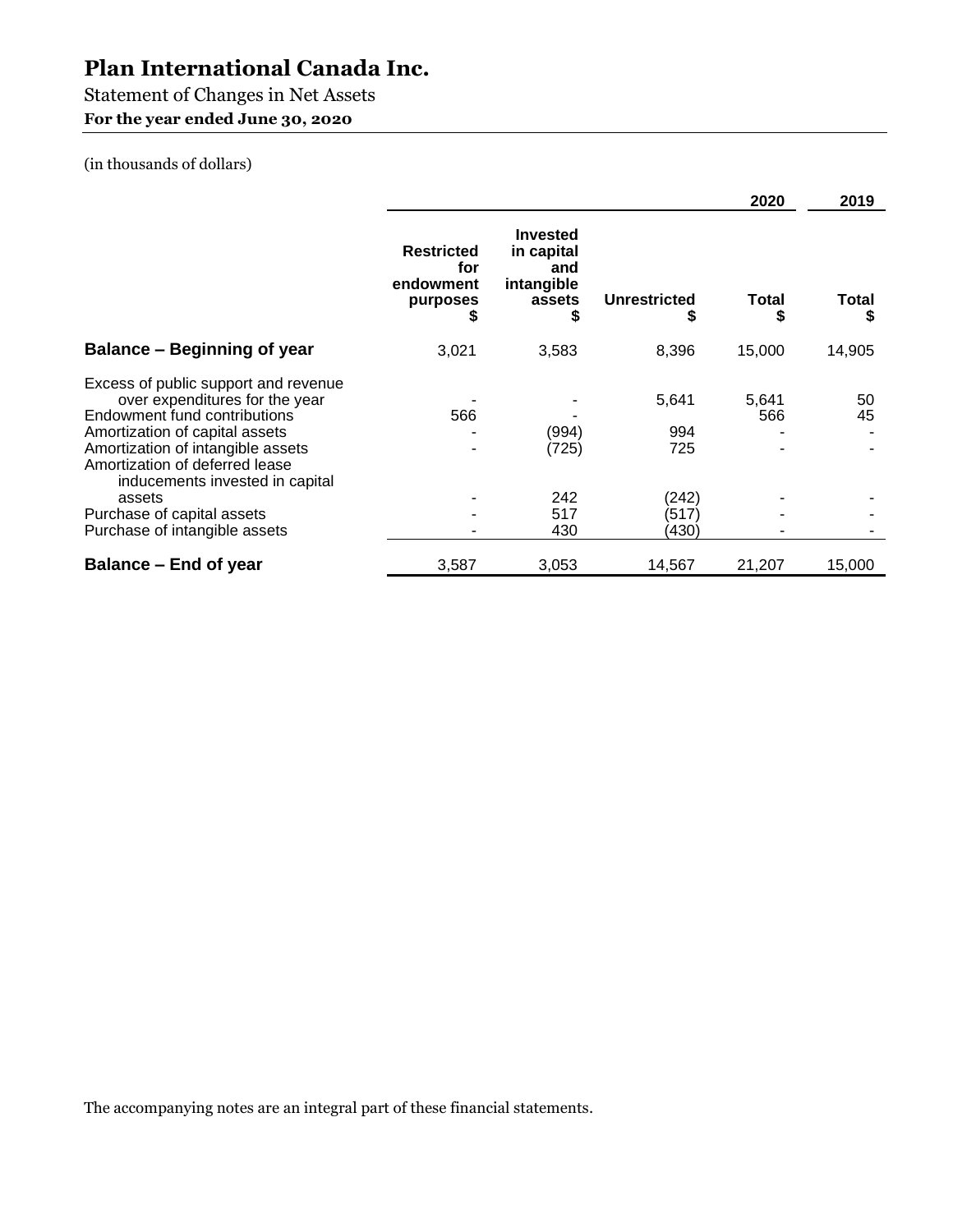Statement of Cash Flows For the year ended June 30, 2020

(in thousands of dollars)

|                                                                                                                                                          | 2020                                | 2019<br>S                           |
|----------------------------------------------------------------------------------------------------------------------------------------------------------|-------------------------------------|-------------------------------------|
| Cash provided by (used in)                                                                                                                               |                                     |                                     |
| <b>Operating activities</b><br>Excess of public support and revenue over expenditures for the year<br>Items not involving cash                           | 5,641                               | 50                                  |
| Change in fair value of investments<br>Amortization of capital assets<br>Amortization of intangible assets<br>Amortization of deferred lease inducements | 5<br>994<br>725                     | 146<br>1,167<br>783                 |
| Net change in non-cash working capital (note 12)                                                                                                         | (242)<br>9,613                      | (242)<br>4,165                      |
|                                                                                                                                                          | 16,736                              | 6,069                               |
| <b>Investing activities</b><br>Purchase of capital assets<br>Purchase of intangible assets<br>Sale of investments<br>Purchase of investments             | (517)<br>(430)<br>2,900<br>(3, 478) | (572)<br>(375)<br>3,165<br>(4, 395) |
|                                                                                                                                                          | (1,525)                             | (2, 177)                            |
| <b>Financing activities</b><br>Endowment fund contributions                                                                                              | 566                                 | 45                                  |
| Increase in cash and cash equivalents during the year                                                                                                    | 15,777                              | 3,937                               |
| Cash and cash equivalents - Beginning of year                                                                                                            | 51,623                              | 47,686                              |
| Cash and cash equivalents - End of year                                                                                                                  | 67,400                              | 51,623                              |
| Cash and cash equivalents consist of                                                                                                                     |                                     |                                     |
| Cash<br>Money market mutual funds                                                                                                                        | 63,141<br>4,259                     | 47,551<br>4,072                     |
|                                                                                                                                                          | 67,400                              | 51,623                              |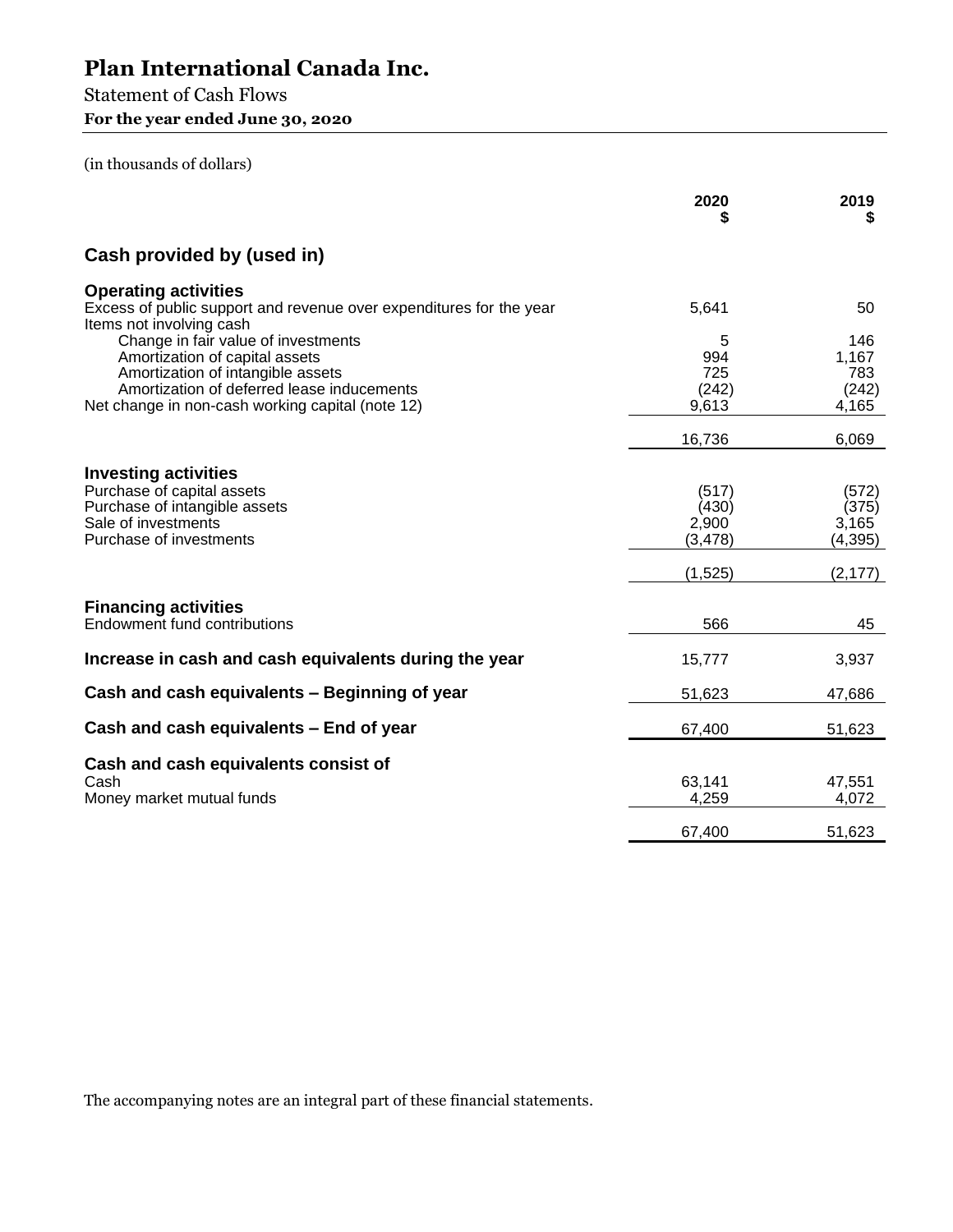**Notes to Financial Statements** June 30, 2020

(in thousands of dollars)

#### **Organization and purpose**  $\mathbf{1}$

Plan International Canada Inc. (Plan Canada or the Organization) has been a member of the Plan International global federation (Plan International) since 1968. Plan Canada is a not-for-profit corporation, federally incorporated without share capital and granted status as a registered charity under the Income Tax Act (Canada) and continued under the Canada Not-for-profit Corporations Act on September 18, 2014.

Plan International is a global movement for change, mobilizing millions of people around the world to support social justice for children in developing countries. Founded in 1937, Plan International is one of the world's oldest and largest international development agencies, working in partnership with millions of people around the world to end global poverty. Not-for-profit, independent and inclusive of all faiths and cultures, Plan International has only one agenda: to improve the lives of children.

Worldwide, Plan International is a global federation made up of different legal entities operating in many countries around the world under the Plan name and brand, comprising Plan International, Inc. (a New York state not-for-profit corporation with  $501(c)(3)$  tax exempt status) and its 20 members (known as the National Organizations). Plan International, Inc. operates its international headquarters in the United Kingdom through its UK subsidiary company, Plan Limited.

The National Organizations (located in Australia, Belgium, Canada, Colombia, Denmark, Finland, France, Germany, Hong Kong, India, Ireland, Japan, Korea, the Netherlands, Norway, Spain, Sweden, Switzerland, the United Kingdom and the United States of America) all have a child sponsorship fundraising model. Most National Organizations also raise funds through additional fundraising channels that include individual, corporate and institutional engagement. For example, Plan Canada also raises significant funds through grants, project and community sponsorship, as well as individual/corporate donations and Gifts of Hope. The National Organizations in India and Colombia raise funds primarily through grants and individual/corporate donations. Additionally, India and Colombia also carry out development programs in their respective jurisdictions.

National Organizations transfer funds to Plan International, Inc., which is responsible for implementing programs in developing countries through its country offices. Plan Canada uses its available sponsorship funds to purchase services from Plan International, Inc. to carry out and support Canadian sponsorship programs pursuant to contractual agreements. Plan Canada also licenses certain intellectual property from Plan Limited pursuant to a brand licensing arrangement.

A National Organization's net financial contribution to Plan International, Inc. determines that National Organization's representation at the Members' Assembly according to a formula set out in the bylaws of Plan International, Inc. The Members' Assembly, which is the highest decision-making body, sets high-level strategy and direction for Plan International, approves the financial budgets and receives the audited consolidated accounts. It also elects the Board of Directors of Plan International, Inc., which reports and is accountable to the Members' Assembly. There can be up to 11 directors on the Board of Directors of Plan International, Inc., the majority of whom must be sitting board members of a National Organization.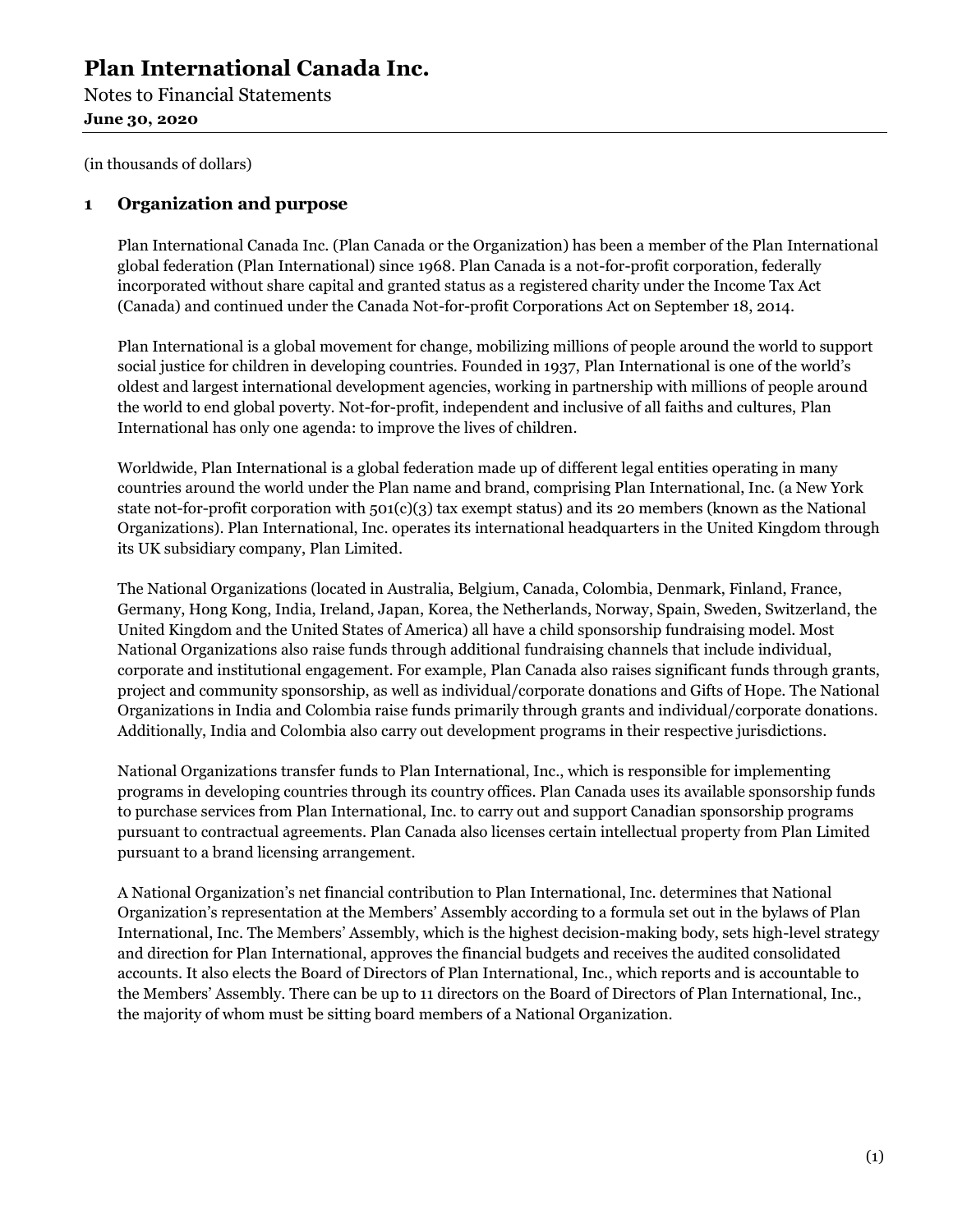**Notes to Financial Statements** June 30, 2020

(in thousands of dollars)

Plan International, Inc. uses funds remitted by the National Organizations for programs benefiting children, their families and communities in 52 program countries. Central services, such as program support and global assurance for the program countries, are provided by Plan Limited. As noted above, Plan Canada has contractual arrangements in place that specify how its sponsorship funds are to be used by Plan International, Inc. The National Organizations, Plan International, Inc. and its subsidiaries are subject to both external and internal financial audits in order to ensure funds raised are used only for work that contributes to Plan International's stated aims and that these funds are properly accounted for and recorded.

#### **Summary of significant accounting policies**  $\mathbf 2$

These financial statements have been prepared by management in accordance with Canadian accounting standards for not-for-profit organizations (ASNPO), which set out generally accepted accounting principles for not-for-profit organizations in Canada. The significant accounting policies are outlined below.

#### **Revenue recognition**

The Organization uses the deferral method of accounting for contributions.

Child sponsorship contributions are recognized in revenue for the sponsorship month on an accrual basis. Sponsorship contributions received prior to the end of the fiscal year and applicable to subsequent periods are reported as advance payments by donors.

Designated contributions and gifts are recognized as revenue when they are spent. Undisbursed designated contributions represent amounts received by the Organization and Plan International but not yet disbursed in the field as stipulated by the donor.

Government and other grants are recognized as revenue when they are spent. Undisbursed grants represent amounts received by the Organization and Plan International but not yet disbursed in accordance with the terms of the grant agreements.

Gifts-in-kind revenue relating to food, agriculture and anti-malaria bed nets is recognized when distributed by the Organization's related party field offices to beneficiaries. These contributions are stated at fair value in US dollars and are translated into Canadian dollars using the average monthly exchange rate.

Gifts-in-kind revenue relating to pharmaceutical and other medical supplies is recognized at fair value when distributed by the Organization's related party field offices to beneficiaries.

Gifts-in-kind delivered to the Organization's related party field offices but remaining undistributed to beneficiaries at year-end are recorded as inventory until their imminent distribution.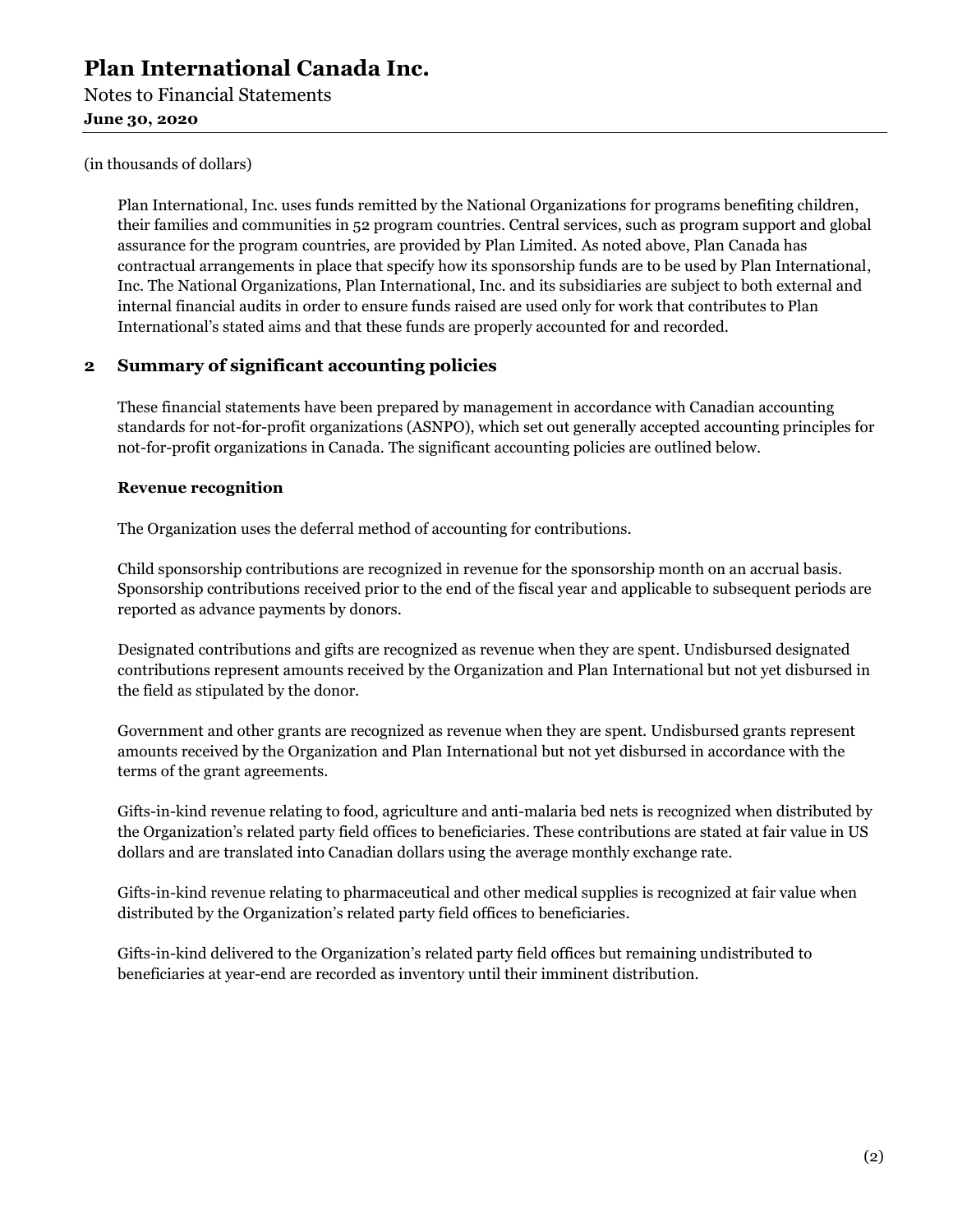**Notes to Financial Statements** June 30, 2020

#### (in thousands of dollars)

The endowment funds represent amounts designated by donors to be held in perpetuity. Endowment contributions are recorded at fair value as direct increases in net assets restricted for endowment purposes when the Organization becomes unconditionally entitled to receive economic future benefits and the amounts can be reliably measured.

Investment income, which is recorded on an accrual basis, includes interest and dividend income.

#### **Contributed services**

A number of volunteers contribute their services to the Organization each year. Due to the difficulty of determining the fair value, these contributed services are not recognized or disclosed in the financial statements.

#### **Program expenditures**

International program services represent funds expended in Plan International's program thematic areas, which include the following: early childhood care and development, education, economic security, humanitarian and food assistance, water and sanitation, child protection, child participation and sexual reproductive health.

Canadian program services include costs of personnel, travel and other expenses directly related to supporting international programs, as well as costs incurred in Canada toward the goal of enhancing youth and public engagement in international development.

#### **Cash and cash equivalents**

Cash and cash equivalents consist of cash and highly liquid investments with an original term to maturity of three months or less.

#### **Investments**

The Organization's investment activities are governed by investment policies set by the Board of Directors. These policies have strict guidelines as to asset categories and mix in accordance with the risk and return objectives established by the Board of Directors and management. The funds are professionally managed by advisers associated with a major Canadian chartered bank. Investments maturing within one year from the statement of financial position date are reflected as short-term investments. The Organization classifies remaining investments based on intention of use rather than the composition and maturity dates of the underlying investments. Although the Organization has the ability to liquidate its long-term investments at any given time, in substance the Organization intends to hold the long-term investments for a period of greater than one year, to enable the Organization to carry out its mission and related activities effectively in the long term, as well as to preserve capital by closely managing the risk of significant investment loss in line with the investment policy.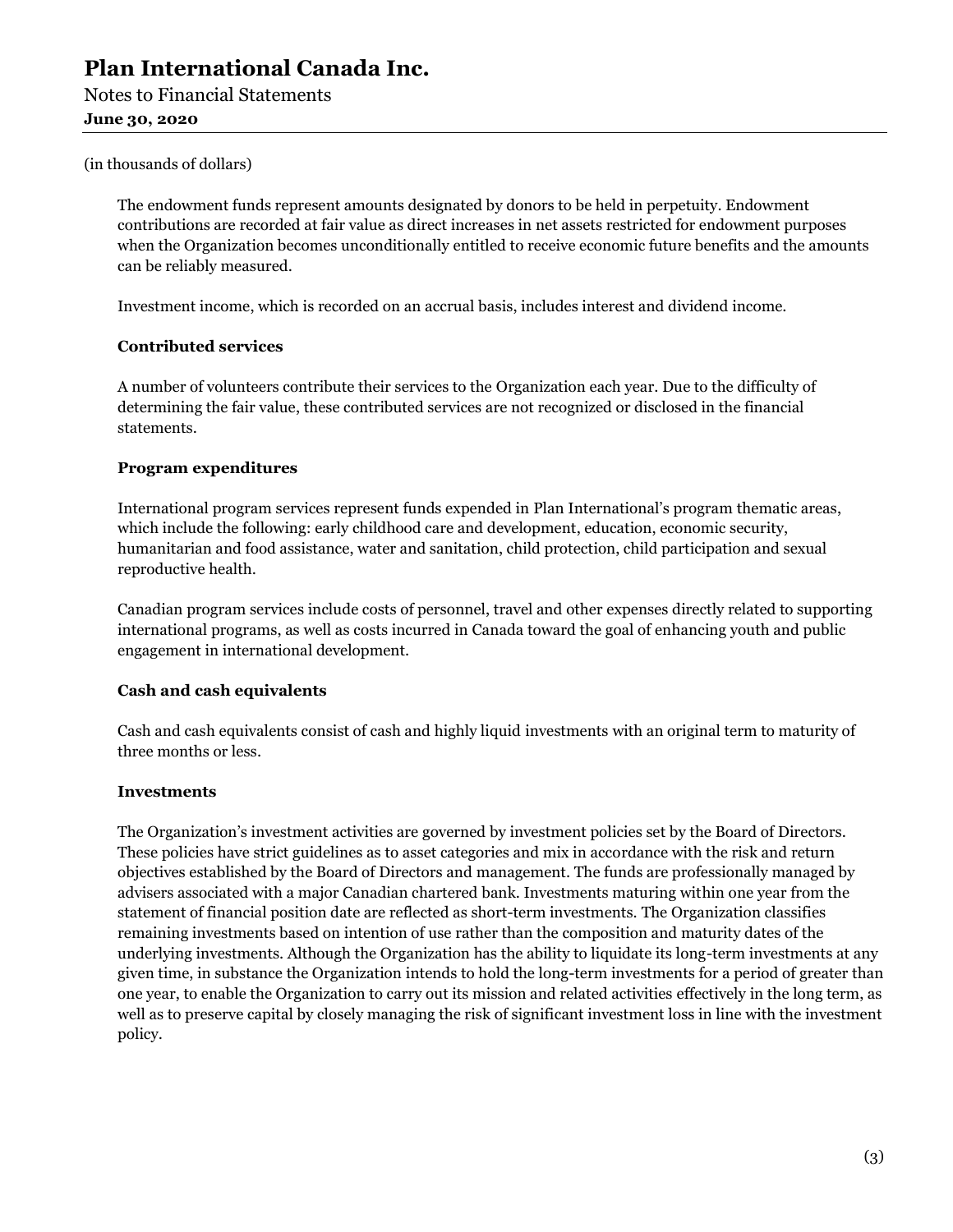**Notes to Financial Statements** June 30, 2020

(in thousands of dollars)

#### **Capital assets**

Capital assets are stated at cost less accumulated amortization and impairment losses. Amortization is provided by the straight-line method over the estimated useful lives of the assets as follows:

Computer equipment Furniture and fixtures Leasehold improvements

3 years 5 years over the lease term

#### **Intangible assets**

Intangible assets acquired individually or as part of a group of other assets are initially recognized and measured at cost. Plan Canada's intangible assets consist of computer software and software installation costs, which are amortized on a straight-line basis over three to five years. The amortization method and estimated useful lives of intangible assets are reviewed annually.

#### **Impairment of long-lived assets**

The Organization reviews the carrying amount, amortization and useful lives of its long-lived assets regularly. If the long-lived asset no longer contributes to Plan Canada's ability to provide services, the excess of the net carrying amount over any residual value is recognized as an expense in the statement of operations.

#### **Deferred lease inducements**

The benefits of lease inducements are accounted for as an adjustment to rental expense over the term of the lease on a straight-line basis.

#### **Financial instruments**

Financial instruments are recorded at fair value on initial recognition. Investments are subsequently measured at fair value with the changes in fair value recorded in the statement of operations. All other financial instruments are subsequently recorded at cost or amortized cost, unless management has elected to carry the instrument at fair value.

| Cash and cash equivalents                | fair value     |
|------------------------------------------|----------------|
| Investments                              | fair value     |
| <b>Receivables</b>                       | amortized cost |
| Accounts payable and accrued liabilities | amortized cost |

Transaction costs incurred on the acquisition of financial instruments measured subsequently at fair value are expensed as incurred. All other financial instruments are adjusted by transaction costs incurred on acquisition and financing costs, which are amortized on a straight-line basis.

Financial assets are assessed for impairment on an annual basis at the end of the fiscal year. If there is an indicator of impairment, the Organization determines if there is a significant adverse change in the expected amount or timing of future cash flows from the financial asset. If there is a significant adverse change in the expected cash flows, the carrying value of the financial asset is reduced to the present value of the expected cash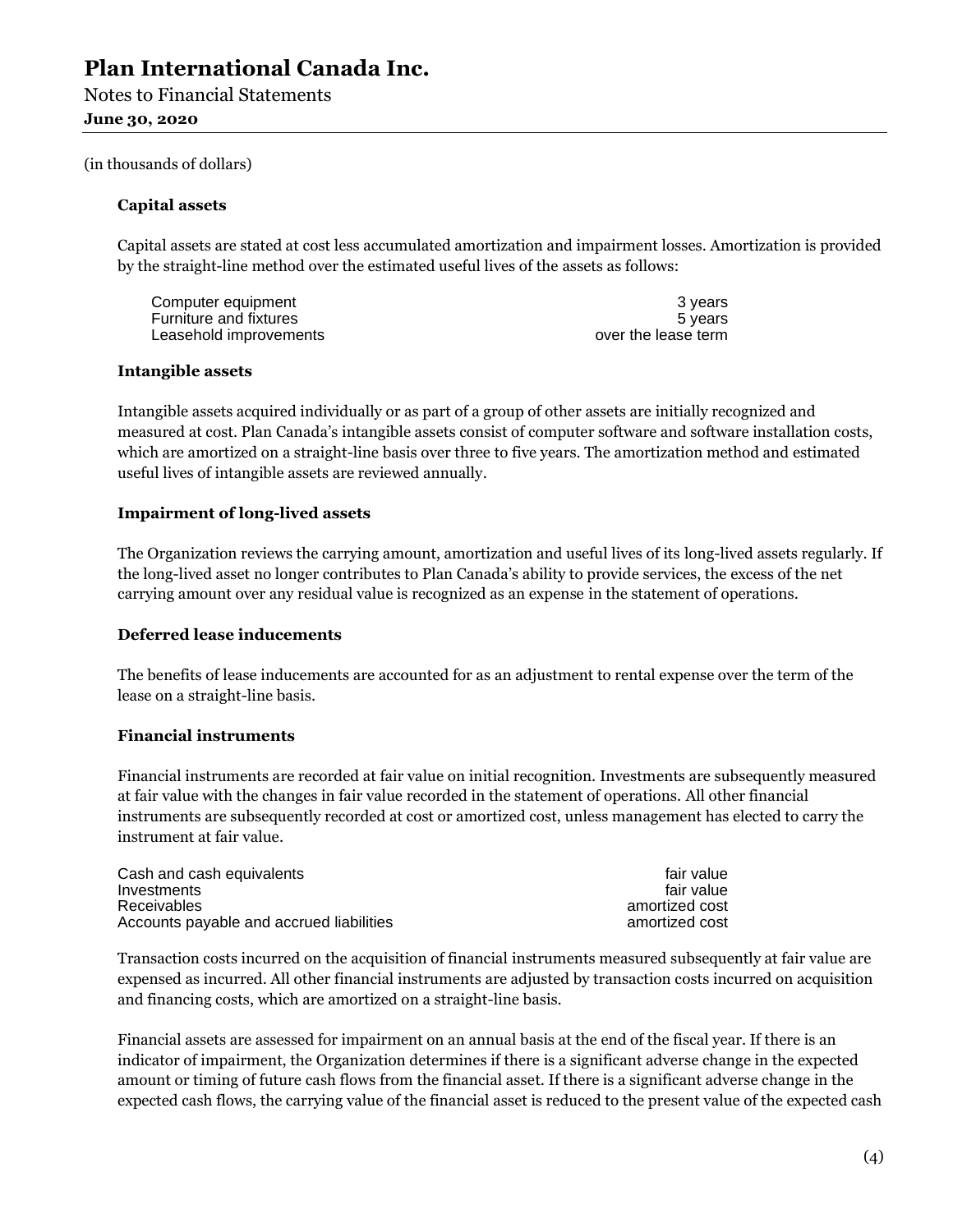**Notes to Financial Statements** June 30, 2020

#### (in thousands of dollars)

flows. If events and circumstances reverse in a future period, an impairment loss will be reversed to the extent of the improvement, not exceeding the initial carrying value. Impairments are recognized through the use of an allowance account with a corresponding charge in the statement of operations.

#### **Allocation of expenses**

The Organization engages in providing international and Canadian program services. The costs of each program include personnel and other expenses that are directly related to providing the programs. For Canadian program services, fundraising and operating functions, the Organization allocates the marketing, development, program, donor relations and administration costs using various bases, which are reviewed, updated and applied on a prospective basis.

The marketing, development, program, donor relations and administration expenses are allocated to program, fundraising and operating functions as follows (note 13):

- Personnel costs are allocated based on the percentage of relevant employees' time involved in supporting  $\bullet$ the program, fundraising and operating functions.
- Public education expenses, publications and other donor specific material expenses are allocated based on  $\bullet$ the extent of content applicable to public education, awareness and fundraising.
- $\bullet$ Other operating and general expenses are allocated on a proportionate basis relating to the function.

#### **Use of estimates**

The preparation of financial statements in accordance with ASNPO requires management to make estimates and assumptions that affect the reported amounts of assets and liabilities and the disclosure of contingent assets and liabilities at the date of the financial statements and the reported amounts of revenue and expenditures during the reporting period. Actual results could differ from those estimates. Estimates are used when accounting for amortization and allocating certain expenditures.

#### **Investments** 3

|                       | 2020<br>\$ | 2019<br>\$ |
|-----------------------|------------|------------|
| Short-term            |            |            |
| Canadian fixed income | 819        | 912        |
| Long-term             |            |            |
| Canadian fixed income | 5,830      | 6,061      |
| Foreign fixed income  | 2,425      | 1,462      |
| Canadian equities     | 481        | 598        |
| Foreign equities      | 899        | 848        |
|                       | 9,635      | 8,969      |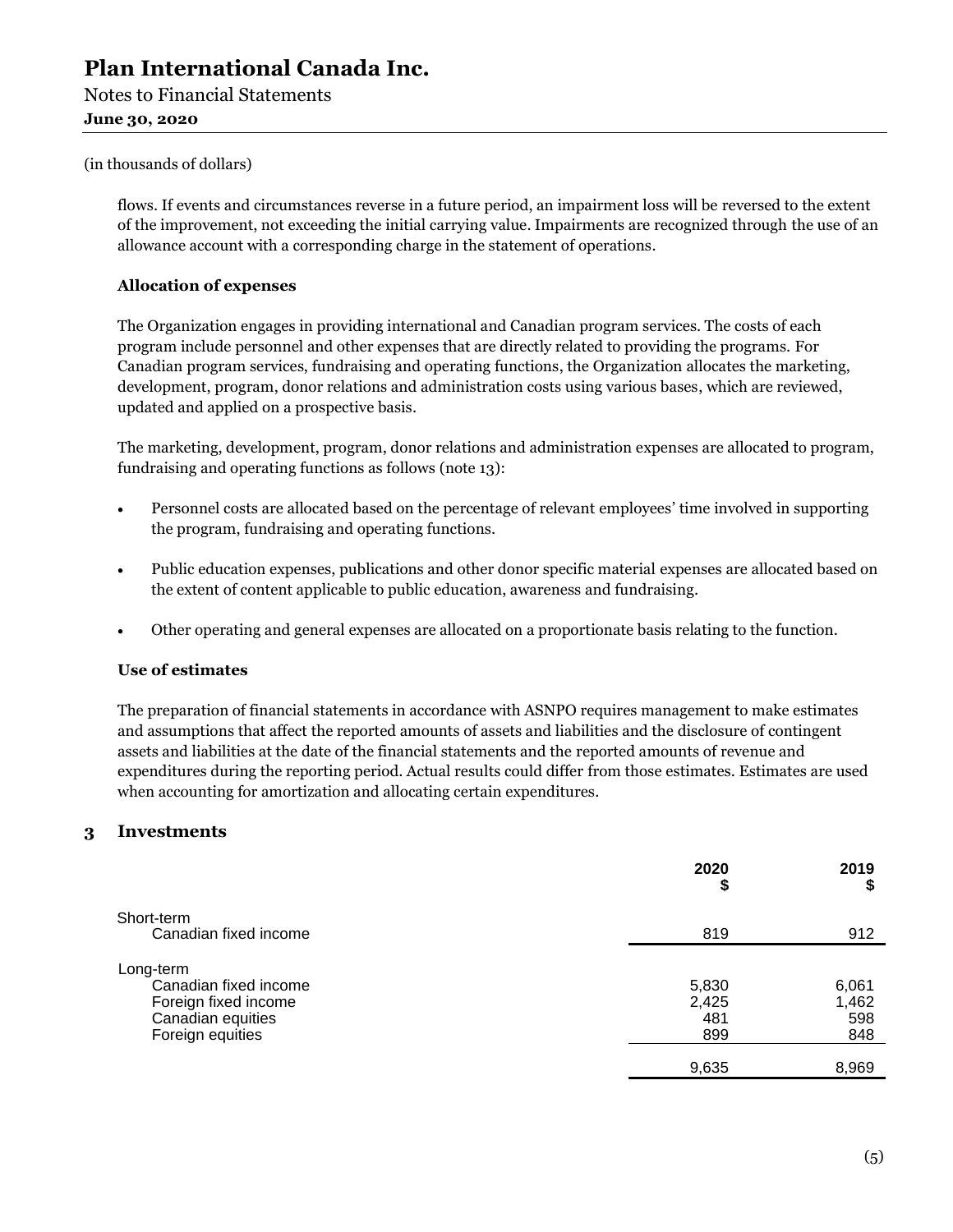Notes to Financial Statements

#### June 30, 2020

(in thousands of dollars)

#### 4 Capital assets

|                                                         |                |                                    | 2020        | 2019         |
|---------------------------------------------------------|----------------|------------------------------------|-------------|--------------|
|                                                         | Cost<br>\$     | <b>Accumulated</b><br>amortization | <b>Net</b>  | <b>Net</b>   |
| Computer equipment                                      | 4,981          | 4,236                              | 745         | 620          |
| <b>Furniture and fixtures</b><br>Leasehold improvements | 1,870<br>5,206 | 1,800<br>2,187                     | 70<br>3,019 | 240<br>3,451 |
|                                                         | 12,057         | 8,223                              | 3,834       | 4,311        |

Amortization expenses for the year were  $$994 (2019 - $1,167)$ .

#### 5 Undisbursed designated contributions

Changes in the undisbursed designated contributions are as follows:

|                                                                                                                        | 2020                         | 2019                          |
|------------------------------------------------------------------------------------------------------------------------|------------------------------|-------------------------------|
| Balance – Beginning of year<br>Add: Contributions received during the year<br>Less: Revenue recognized during the year | 7.672<br>27.717<br>(27, 717) | 10,085<br>26.119<br>(28, 532) |
| Balance - End of year                                                                                                  | 7.672                        | 7.672                         |

#### 6 Undisbursed grants

|                                                                |                                         |                    | 2020               | 2019         |  |
|----------------------------------------------------------------|-----------------------------------------|--------------------|--------------------|--------------|--|
|                                                                | Government<br>and other<br>grants<br>\$ | Gifts-in-kind<br>₽ | <b>Total</b><br>\$ | <b>Total</b> |  |
| Balance - Beginning of year<br>Add: Grants received during the | 33,317                                  | 138                | 33,455             | 29,615       |  |
| year<br>Less: Revenue recognized during<br>the year            | 115,463                                 | 25,662             | 141,125            | 137,495      |  |
|                                                                | (110,037)                               | (25, 499)          | (135,536)          | (133,655)    |  |
| Balance - End of year                                          | 38,743                                  | 301                | 39.044             | 33,455       |  |

Undisbursed grants include \$28,262 (2019 – \$17,201) of amounts received from Global Affairs Canada prior to the end of the fiscal year and not yet disbursed as at the end of the fiscal year. For the year ended June 30, 2020, grants from Global Affairs Canada included in government and other grants comprised approximately  $18\%$  (2019 – 20%) of public support and revenue.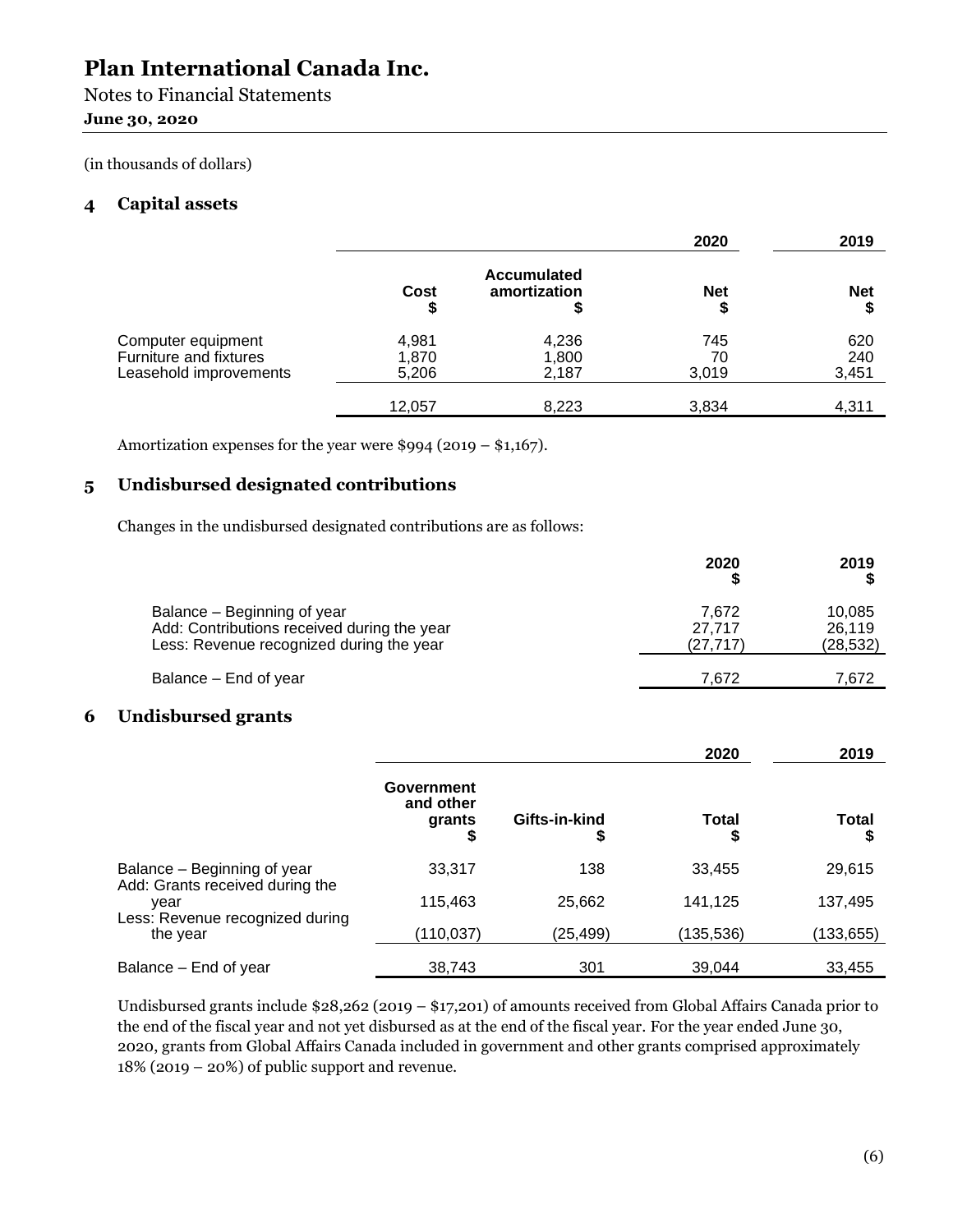**Notes to Financial Statements** June 30, 2020

(in thousands of dollars)

#### **Financial instruments**  $\overline{7}$

Plan Canada's financial instruments are primarily exposed to interest rate risk, credit risk, market risk, foreign currency risk and liquidity risk. Plan Canada has formal policies and procedures that establish a target asset mix. Plan Canada's policies also require diversification of investments within asset categories and set limits on exposure to individual investments.

#### **Interest rate risk**

Interest rate risk arises from the possibility that changes in interest rates will affect the value of investments held by Plan Canada. Plan Canada manages this risk by holding primarily term deposits with fixed rather than variable interest rates and through diversification of the portfolio.

#### **Credit risk**

Credit risk is the risk one party to a financial instrument will cause a financial loss for the other party by failing to discharge an obligation. Plan Canada is exposed to credit risk primarily through its investments with various financial institutions and accounts receivable. Management considers the credit risk to be low, as the Organization only places its investments with reputable and financially stable organizations. Receivables are primarily with various levels of government and the associated credit risk is considered low.

#### Market risk

Market risk arises as a result of fluctuations in the marketplace, which affect the trading values of equity securities and bonds. Plan Canada mitigates this risk through its investment policies and by monitoring the asset mix of the portfolio.

#### Foreign currency risk

Foreign currency risk arises from gains and losses due to fluctuations in foreign currency exchange rates on the Organization's foreign investments. Plan Canada mitigates this risk by setting limits on non-Canadian investments as a percentage of the total fair value of the portfolio through its investment policies. Included in investments are amounts that are denominated in Canadian dollars, which will have to be settled in US dollars (CA\$946) (2019 - CA\$1,473) as at year-end.

#### **Liquidity risk**

Liquidity risk is the risk the Organization will not be able to meet its financial obligations when they come due. Plan Canada's liquidity risk is considered low given its strong cash flow position combined with the composition of its accounts payable and accrued liabilities.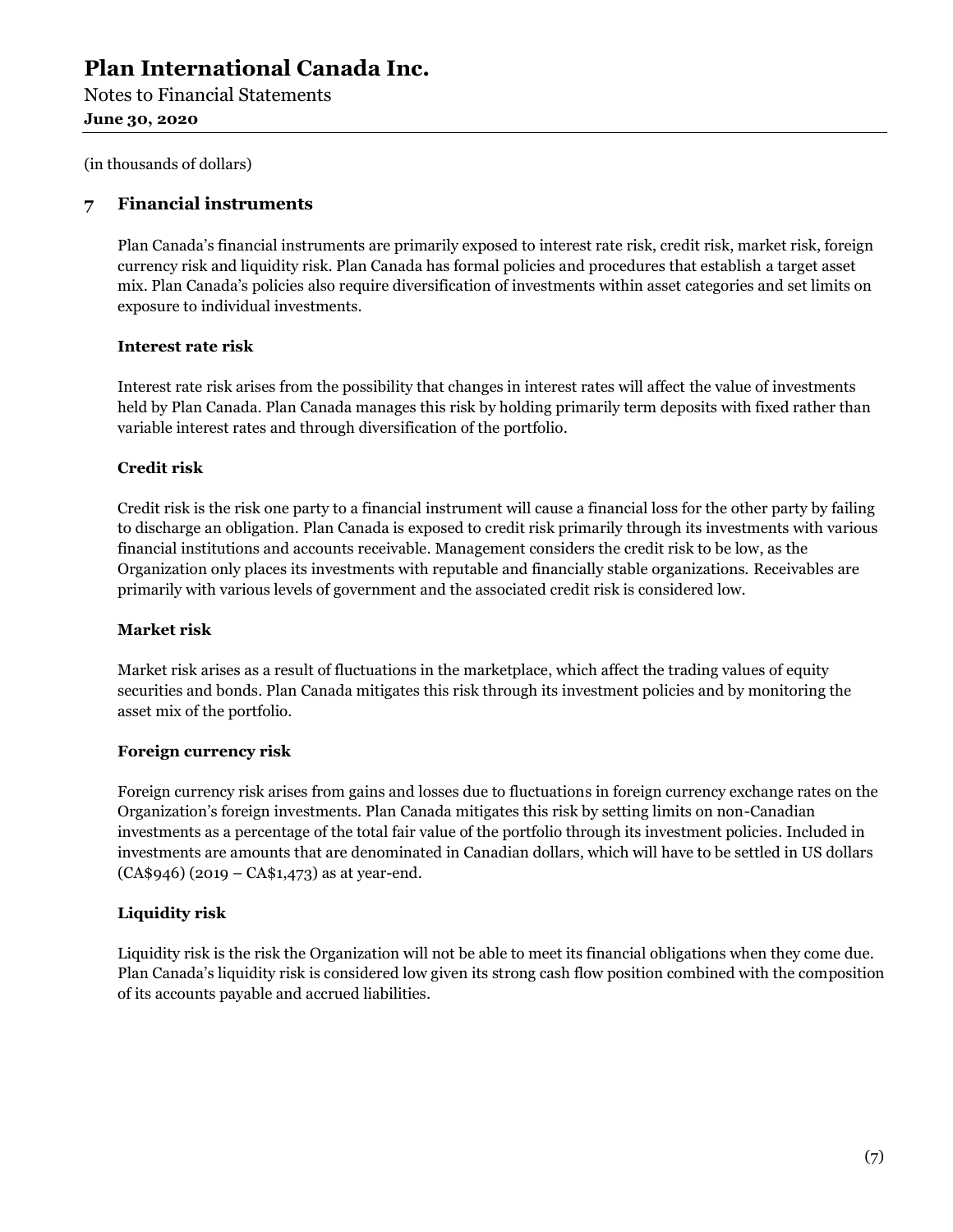**Notes to Financial Statements** 

#### June 30, 2020

(in thousands of dollars)

#### 8 Government and other grants

|                                                                                            | 2020    | 2019    |
|--------------------------------------------------------------------------------------------|---------|---------|
| Federal government<br>Multilaterals, UN agencies, overseas foundations, Canadian charities | 43.522  | 48,938  |
| and other                                                                                  | 66.515  | 61,836  |
|                                                                                            | 110.037 | 110.774 |

Included in government and other grants are contributions of  $$55,833$  (2019 –  $$48,253$ ) relating to multilateral local income, which were received in the field for programs administered by Plan Canada and attributed to the Organization by Plan International.

#### Gifts-in-kind  $\boldsymbol{Q}$

|                                                                                           | 2020                          | 2019                            |
|-------------------------------------------------------------------------------------------|-------------------------------|---------------------------------|
| Food and agriculture<br>Anti-malaria bed nets<br>Essential medicine and supplies<br>Other | 9,066<br>15,041<br>892<br>500 | 11,752<br>8,362<br>834<br>1,933 |
|                                                                                           | 25,499                        | 22,881                          |

#### 10 Related party balances and transactions

As indicated in note 1, Plan Canada uses its available sponsorship funds to purchase services from Plan International, Inc. to carry out and support Canadian sponsorship programs pursuant to contractual agreements. Plan Canada also licenses certain intellectual property from Plan Limited pursuant to a brand licensing arrangement.

During the year, the Organization provided funding of  $$132,250$  (2019 –  $$144,545$ ) to Plan International, an amount that is included in program services in the statement of operations. In addition, gifts-in-kind of \$25,499 (2019 – \$22,881) were provided to country offices of Plan International, Inc.

As at year-end, the amount due to Plan International, Inc. was \$22,968 (2019 – \$19,043) and the amount due to Plan India was \$67 (2019 – \$31). Plan Canada advanced \$5,585 (2019 – \$13,699) to country offices and  $$623 (2019 - $1,056)$  to Plan Colombia.

### 11 Retirement savings plan

The Organization contributes to a group retirement savings plan that covers all full-time permanent employees. The expense for the year ended June 30, 2020 was \$2,470 (2019 - \$2,189).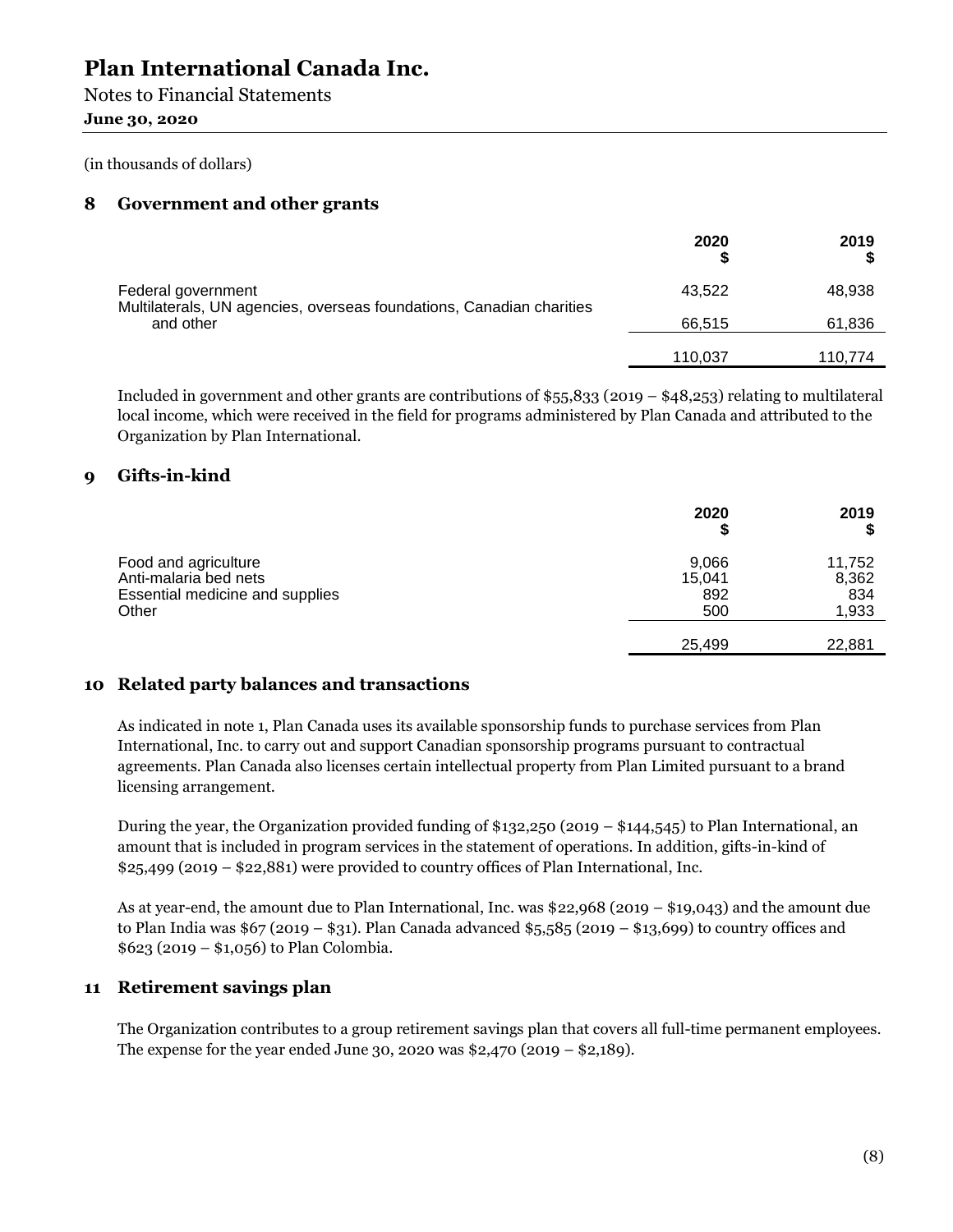Notes to Financial Statements

### June 30, 2020

(in thousands of dollars)

### 12 Net change in non-cash working capital

|                                                                                                                                                                                                                         | 2020                                                 | 2019                                                         |
|-------------------------------------------------------------------------------------------------------------------------------------------------------------------------------------------------------------------------|------------------------------------------------------|--------------------------------------------------------------|
| Inventory<br>Receivables and prepayments<br>Advance payments by donors<br>Undisbursed designated contributions<br>Undisbursed grants<br>Accounts payable and accrued liabilities<br>Payable to Plan International, Inc. | (163)<br>(8, 305)<br>(266)<br>5,589<br>250<br>12,508 | (138)<br>1.815<br>(270)<br>(2, 413)<br>3,840<br>219<br>1,112 |
|                                                                                                                                                                                                                         | 9,613                                                | 4.165                                                        |

### 13 Allocation of expenses

Marketing, development, program, administration and operating costs have been allocated as follows:

|                                                                             |                           |                         |                       | 2020               |
|-----------------------------------------------------------------------------|---------------------------|-------------------------|-----------------------|--------------------|
|                                                                             | Program<br>services<br>\$ | <b>Fundraising</b><br>5 | <b>Operating</b>      | <b>Total</b><br>\$ |
| Canadian<br>Marketing, development and<br>programs<br>Operation and support | 16,113<br>5,774           | 27,122<br>6,299         | 3,450<br>7,832        | 46,685<br>19,905   |
| <b>International</b><br>Program services<br>Operation and support           | 163,164                   |                         | 5,160                 | 163,164<br>5,160   |
|                                                                             | 185,051                   | 33,421                  | 16,442                | 234,914            |
|                                                                             |                           |                         |                       |                    |
|                                                                             |                           |                         |                       | 2019               |
|                                                                             | Program<br>services<br>S  | <b>Fundraising</b><br>5 | <b>Operating</b><br>S | <b>Total</b><br>\$ |
| Canadian<br>Marketing, development and<br>programs<br>Operation and support | 18,298<br>842             | 27,811<br>236           | 2,984<br>17,987       | 49,093<br>19,065   |
| <b>International</b><br>Programs services                                   | 172,931                   |                         |                       | 172,931            |